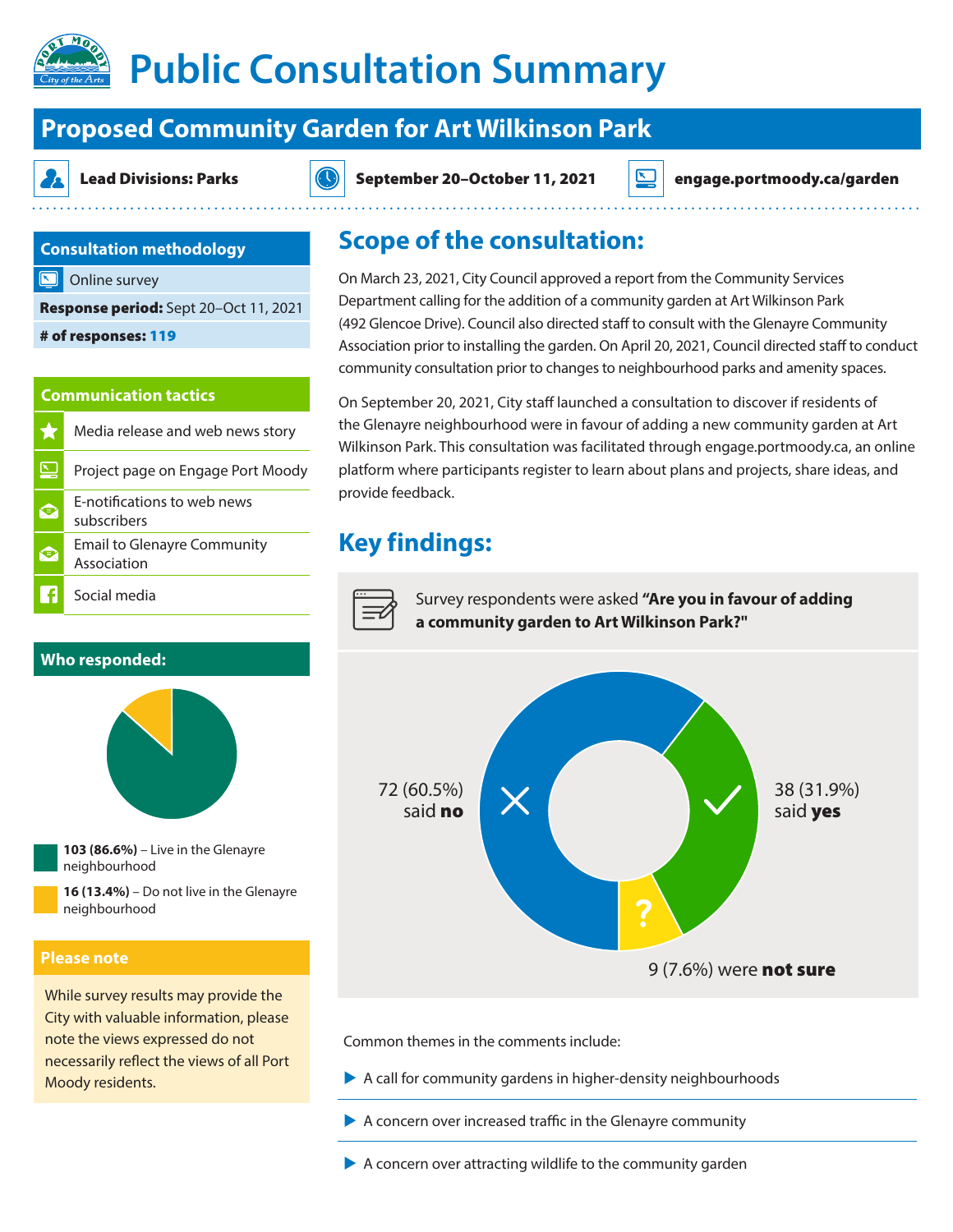# **Proposed Community Garden for Art Wilkinson Park – Comments**

Survey respondents who answered "no" to the question "are you in favour of adding a community garden to Art Wilkinson Park" were asked why. Here are the responses received by the City. Comments are presented verbatim, including typos and grammatical errors. Specific addresses have been removed to protect the privacy of individuals.

- 1. I think most residents have a yard and would have a garden if they wanted. There are no condos except West Hill in the area that probably use the gardens. I think down in West Hill would be a better option and closer for people that would use it. I also think parking and traffic will be an issue as well.
- 2. We have very limited park space, the city does not control the school grounds. having lived in the area for most of my life i can tell you that area is the only flat are in the park well suited for playing catch, Frisbee whatever. the older kids will use it so they are not too close to the play ground. It is also used for community events like the Easter egg hunt.
- 3. This is a park in the middle of a single family homes where everyone has large yards, certainly enough room for their own plots. This area is not zoned for redevelopment in the OCP plan. So this means people outside the community will be likely driving into glenayre to use the garden plots. We already have very limited parking at the preschool and school area and very much enough traffic already coming in and out of glenayre to use the trails and drop kids off at schools. I would think there would be many parks in Port Moody better suited near multi family neighbourhoods where they do not have access to outside space. I do not want to see the extra people and the traffic coming into the neighbourhood.
- 4. We have Single family homes that have enough space for residents to plant their own gardens. Will bring wildlife (bears) to the area where children play at the local pre school. Would be better suited to higher density area where residents don't have the space for gardens.
- 5. This is a community of single family homes all of which have garden availability. We deal with bear conflict and adding food sources for out of community residents seems incongruent with the bear aware policies we are meant to follow. In addition this is next to a community centre which houses a preschool. This seems to increase both vehicle and bear traffic unnecessarily. Perhaps a community more city Centre with higher density and less single family dwellings makes more sense?
- 6. After the initial excitement these "gardens" get forgotten and turn to ugly weed collectors.
- 7. Surrounded by single family homes who can all use either their front or back yards to have gardens.
- 8. traffic and community centre/park parking concerns
- 9. Not in favour due to single detached home neighbourhood. Most of the residents of the neighbourhood maintain their own yard and garden and not in need of another plot. This may bring others to our neighbourhood to contribute but the park but itself isn't near a bus route for easy access or near any multi unit buildings who might enjoy it. Better off near closer to a community where there are townhouses/complexes who might lack outside functional space to share with their neighbours as well as accessibility for transit users
- 10. It would be better to instead populate that area with native plants. We need more naturescaping in the neighbourhood to support pollinators and wildlife, such as birds. This is more so when houses in the neighbourhood mostly have lawns and non-native plants that are not as beneficial to the local ecology and that wildlife in BC are in decline across the board.
- 11. It would be better to use the area to add more naturescaping. For a park, Art Wilkinson park is not very green; it just has a lot of grass-covered ground. This past summer's heat waves exposed that the park is still lacking in shade, leaving the grass to brown and the park less comfortable. As such heat waves become more likely in the future we're going to need more tree shading in outdoor public areas in the neighbourhood.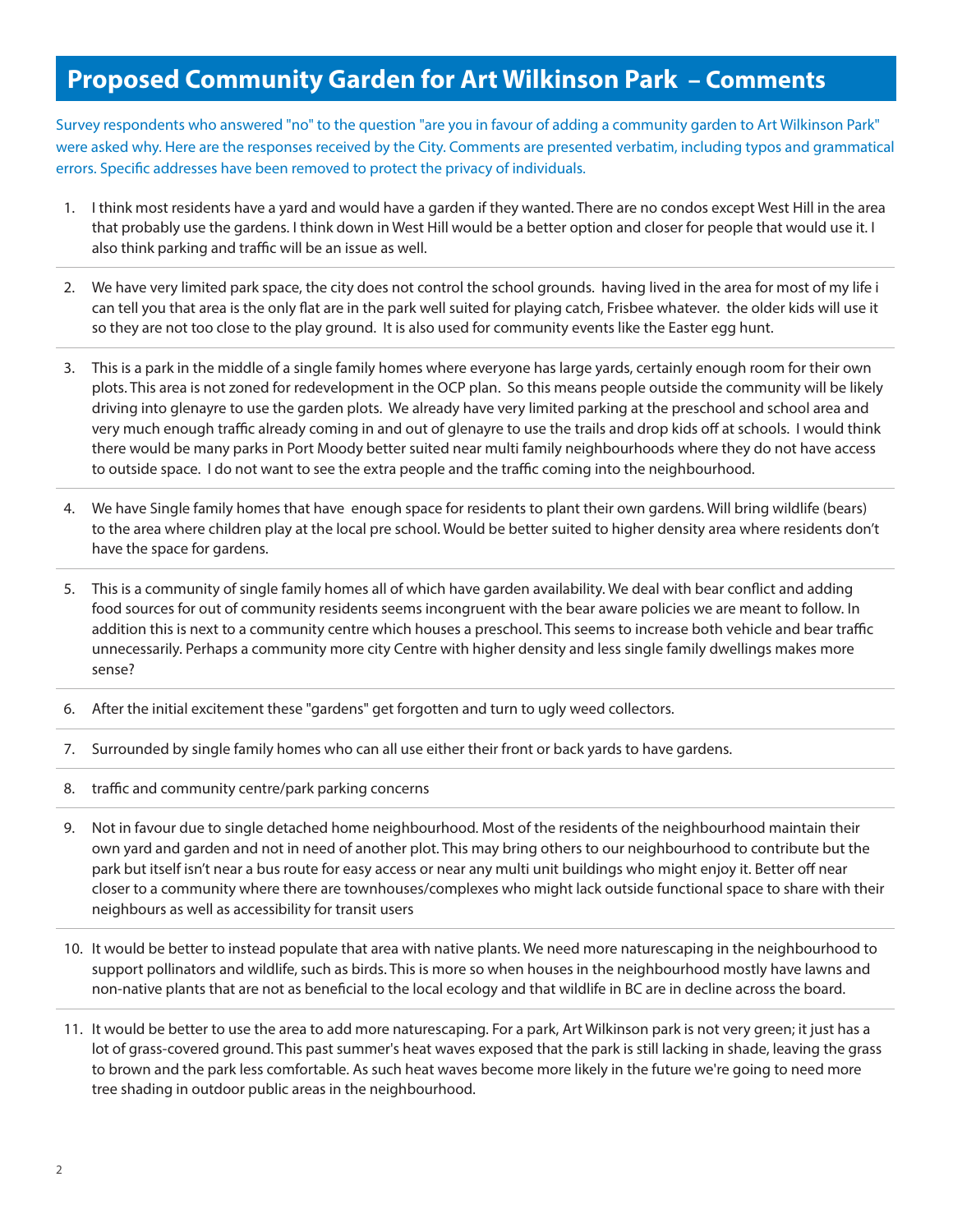- 12. The Garden is a good idea but the location is not optimal, it will create a traffic bottle neck at a congested area across from a busy elementary school.
- 13. Extra traffic congestion. Animal attractant (bears, raccoons, coyotes, rodents) . Poorly maintained plots. Water line service.
- 14. Everyone in this area has yards big enough to accommodate gardens if they wish to do so. A community garden would be much better utilized in an area with condos/townhouses where there is not an option for garden space. Also, being by Bby Mtn., we have more than our fair share of neighbourhood bears, I don't think it's a good idea to have additional attractants by choice. The park is highly utilized by the community, daycare, park users etc. this would probably invite mostly people who do not live in this area, as mentioned it is not needed here, which would increase parking, capacity etc. We have had an increase in crime in this area over the past few years and I wouldn't want to make it easier for would be offenders to have the ability to be inconspicuous under the guise of "here for the community garden." I am in favour of the concept, just not the location.
- 15. Not easily walkable for the residents that need the plots most... Those in apartments... This will force residents into cars causing more pollution and adding to road congestion. Scarce funding should be used for more appropriate locations
- 16. Added traffic to the neighbourhood and more attractants for bears.
- 17. Love community gardens. However it doesn't make sense at glenayre with all SFH around... there's a long hill to the nearest port moody apartments, unless these are open to burquitlam residents. Suggest other locations closer to density (eg along glenayre drive closer to Westhill where the new apartments are going to be built) or down by Henry/at John's where there's a lot more density). A drive-in community (without the anchor of local demand) doesn't set up well for sustained maintenance (won't walk or drive by on a normal basis like other setups by the ice rinks, police station)
- 18. Anything that brings more traffic to the area is highly unappealing. The community centre is already used for various events/activities, and there is a strong correlation between cars speeding through the neighbourhood, and attendees of the community centre/tennis courts etc. This includes but is not limited to, scouts, daycare users, and organized hockey. Our I has a 30km speed limit due a lack of sidewalks on most streets, which is more often than not, not respected by users of the community centre. I can safely say this as someone who lives within a stones throw from the centre and witnesses excessive speed on a daily basis.
- 19. Strangers in neighborhood, parking in community center, extra traffic space could be better used for an off lease dog park or leave as is for Everyone to enjoy
- 20. We have so little park space in our neighbourhood, I don't want to give any up for a community garden. The Art Wilkinson Park is well used by the neighborhood kids and this will take away some of the valuable open space they have to run around, sled, hold neighborhood events etc. I also have traffic concerns and road safety concerns. There are many children walking and biking around here and I worry about adding more cars on the road, particularly with drivers who aren't familiar with the area and won't be as diligent as looking out for kids.
- 21. I'm sorry to say, I feel like it's a clear bad idea. First of all there is a preschool right there, and not any preschool a outdoor preschool where the kids spend 90% of there time outside. The space isn't really big. And I think it will be so compact and the area will lose its beauty. Also, this is a amazing community where we all help each other and help keep each other safe. Seems odd to have a Community garden that would bring in lots of different strangers and people into our area. Don't get my wrong I LOVE gardens and I think Community gardens are amazing and have huge benefit to many areas in the Tri-Cities. I just feel to have it at this location is not a win. And will benefit people outside the community more then the people living in it. I mean no disrespect to anyone involved or for the gardens. I'm just speaking honestly for me and my family.
- 22. It is a wonderfully quiet place to be and I think with this many plots going in, it will no longer be that way. I worry about the small amount of parking as well and the privacy of homes that back onto the park. Lastly, I worry the fruits/veggies attracting wildlife which is very close. Thank you for letting us share our concerns.
- 23. People in Glenayre already have yards to have gardens. This will bring more people into Glenayre, that do not live in Glenayre and take away the area where kids play.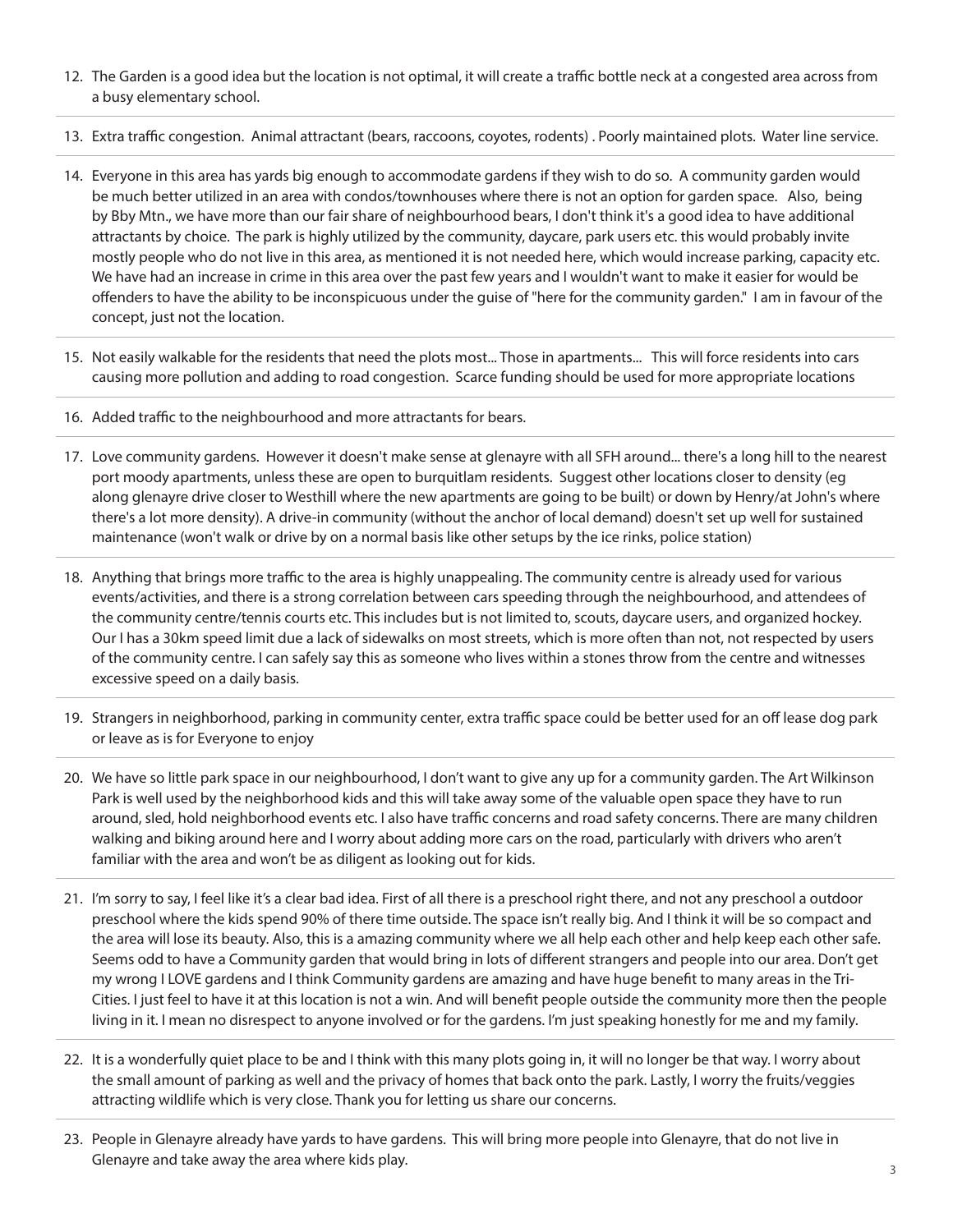- 24. Not the right area. The homes in this neighbourhood have gardens already. Will bring too many from outside the neighbourhood into this small space. Already too much traffic. Difficult transit route. Garden space is needed and important but would be better suited in a more central location where the density is higher (condo's apartments) and garden spaces don't already exist
- 25. It will attract rodents and other animals. It is not a very sunny locations too. The Glenayre neighbours all have yards to grow gardens and people outside this neighbourhood will increase the traffic. The speed limits are already not enforced and additional traffic on top of the school traffic will not be welcomed. And there is no real proximity to transit - the transit in this neighbourhood is inadequate.
- 26. I don't believe this is the best neighbourhood for a community garden, where most of the people have their own backyard spaces and gardens. I live very close to the proposed area and I worry about the parking issues this will bring at the preschool and in front of my house.
- 27. Not asked for by the community and overall poor use of city resources. There are lots of gardens already in the neighborhood as the houses are all on property that provides for gardens. These gardens are tempting for rodents and other wildlife. Wildlife from nearby Burnaby Mountain will surely prove to be a challenge.
- 28. Increased traffic through community and right by an elementary school which already has an issue with traffic, cars speeding and pick up/drop off. This garden is also not on a transit line.
- 29. The concept of a community garden should provide a place for people who are otherwise unable to have a garden in their own backyard. That neighborhood is a majority of single family detached homes. There is nothing stopping those homeowners from having their own garden. Places such as Suter Brook, Newport Village, Klahanie, and to a lesser extent Strata Developments in Heritage Woods are all areas that would benefit from a Community Garden. I don't see the necessity for a garden being established in that community.
- 30. We already have congestion with out of catchment French Immersion Parents, Unauthorized suites, AND MANY MANY people coming to park in our neighborhood and head off to Burnaby to hike the trails. Adding more people coming with shovels and rakes in hand to tend their plots will only make our streets worse. Or, more likely, if not managed properly, the plots will be underutilized and just create a weed garden where once there was usable grass.
- 31. Glenayre Neighourhood is a community of single family homes on lots with front and back yards that may be used by the residents for gardening. However, the Woodland Park redevelopment will increase the population by 7x in rental apartments and market condos that are not 'ground oriented'. Thus, the need for a generous size community garden is in the Woodland Park community - perhaps in Seaview Park (or within Woodland Park property).
- 32. In my understanding, community gardens are to be near people who don't have gardens. This location is surrounded by single family homes, all of which have gardens. People using these gardens will most likely have to drive to this location, this is not good for climate change. I also know this location gets very saturated which is not optimal for gardens or for the paths between / near the gardens.
- 33. The majority of homeowners in this neighborhood have yards large enough that they are capable of growing at home. This location is not serviced by public transit, either. Therefore, anyone likely to be using the community garden would be driving into the neighborhood, adding unnecessary congestion.
- 34. The park is too visible from the main thorofare to be put to such use
- 35. Most of the neighbourhood have their own gardens. If a big home is built, the decision was made not to have a garden at all. The preschool and play park is there, and although I'm not suspicious of people by nature, my concern is random people being in the neighbourhood . Parking is already at a premium during busy hours of school pick up and drop off ...and during tennis court use....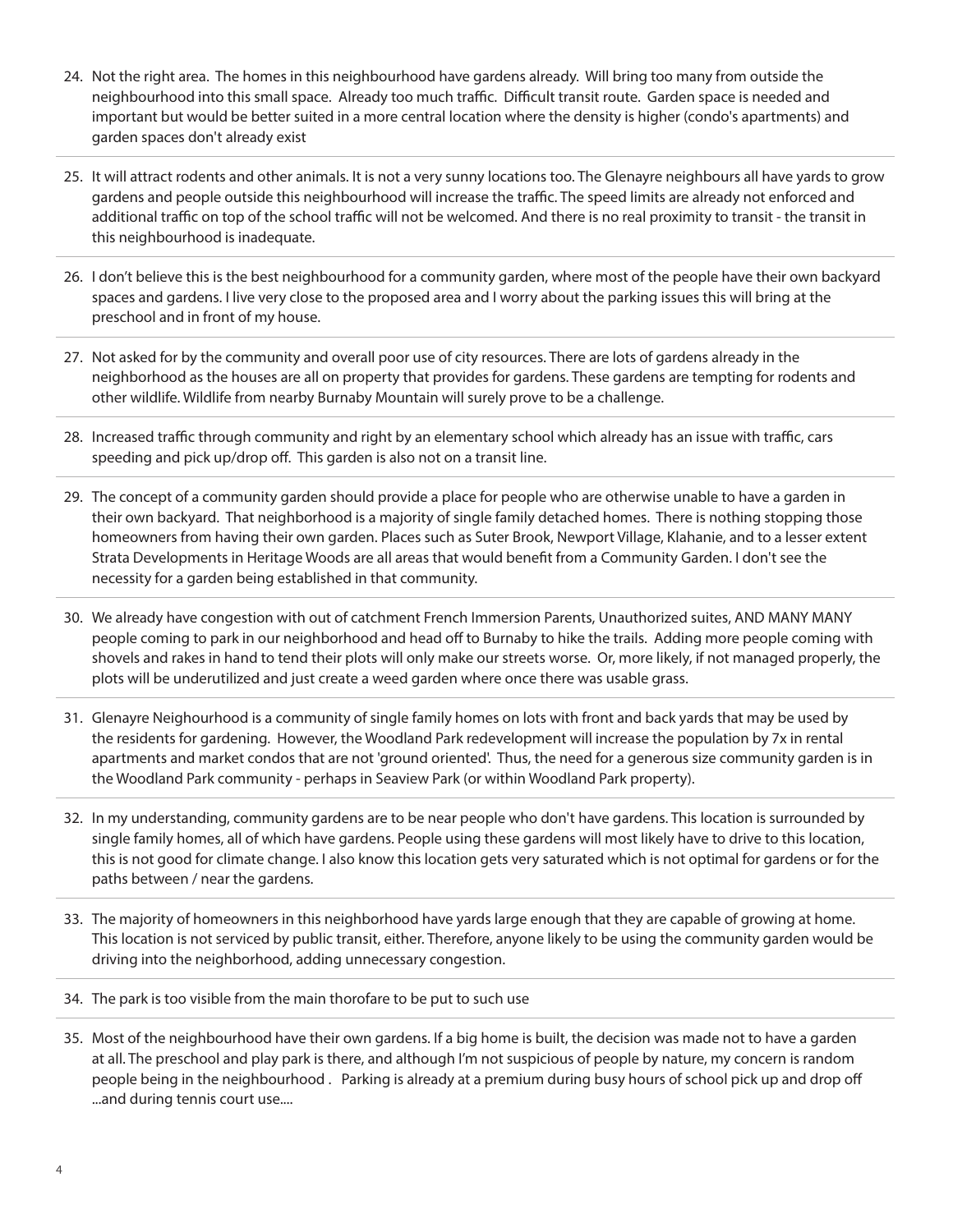- 36. We in Glenayre all have large amazing yards. We can grow gardens there. Taking up space of a park for the garden is not needed for a garden. We dont need more traffic from outside sources in glenayre. This will create wildlife into the park. A community garden in time of pandemic with persons gathering is a problem.
- 37. The vast majority of Glenayre residents have yards where they could put in their own garden plot. I feel this garden would be used by people who have to drive here, increasing traffic in the neighbourhood. There are no high density buildings within walking distance of Art Wilkinson Park which is a 15 minute walk from the nearest bus stop. The neighbourhood already deals with extra traffic due to the French immersion school and speeding is always an issue. Many of our streets do not have sidewalks and we rely on our neighbours to drive carefully through the local streets to keep our families and kids safe as they walk In the neighbourhood.
- 38. The parking lot is too small to accommodate the gardeners, the Community Hall and the tennis courts. The park is small for a subdivision of our size and further restrictions on it's use are not in our communities best interest.
- 39. All residents here have ample backyard space to have a garden if they wish to do that. Community gardens, as much it has its advantages can also invite outsiders. The location of the garden also is so secluded and hidden that could just invite abusers and endanger the safety of users. Community garden makes sense to have in residences that do not have access to land, like condos.
- 40. We are a single family neighborhood.we all have yards to garden in. we can actively keep an eye on our produce to make sure it is picked and or cleaned up to eliminate unwanted wildlife from coming into the community. This garden proposal at the community centre will definitely encourage the wildlife to come in and help themselves!
- 41. Residents of Glenayre generally have garden space at their own homes. The neighbourhood is quiet and the park proposed for the garden is on the far side of the neighbourhood entrance, so a garden would encourage people from outside the neighbourhood to be travelling through, and it will make roads busier, and become more difficult to notice when strangers are in the area. Currently it is a tight community where everyone knows everyone else. There is also a lot of wildlife and the park backs onto the Suncor conservation area and is very near Burnaby mountain, so it may encourage more wildlife to come into the neighbourhood for food. Having more wildlife in the park at the same location as a preschool is not a good idea.
- 42. The areas around us is getting much higher in living density with all the towers, which will bring more traffic, I would like to keep our little corner of heaven as quiet as we realistically can. I also think with us being so close to Burnaby mountain we get enough wildlife, we don't need to encourage more with additional food being on display.
- 43. The majority of houses in the Glenayre area already have garden spaces for people to grow what they want. It's nice to be able to go sit on the grass at the community center. My kids went to that building for kkdergarten the grassy area gave them a place to play. The hill is used extensively during the winter for kids tobogganing. Whoever suggested the idea either doesn't live here or hasn't had kids here
- 44. Every property in Glenayre has enough room in their yards for a garden, even basement suite renters. It's a secluded neighbourhood and not much in the means of foot traffic coming through as a thoroughfare …. NOT a good location for such plans. It'll become an overgrown jungle that nobody will admit to maintain.
- 45. 1. Glenayre residents have large enough lots to have their own gardens, so I don't believe Glenayre residents would use it. 2. I don't think people will use transit and Glenayre already has a lot of traffic congestion on Glencoe Drive around the Art Wilkinson Park from Monday to Friday because of the many parents driving children to French Immersion.
- 46. Art Wilkinson Park is located in an area of single family homes all with their own yards. The residents have their own gardens and do not need to access a community garden. A high density residential area would be a better location to develop a community garden, such as in the Seaview (Woodlands/Evergreens) and College Park (Westhill/Easthill) areas would be a more appropriate location for a community garden. Art Wilkinson Park is not on a public transit route, which means users will be driving in and out and there are too many vehicles in the neighbourhood already. As well, the parking area of the community centre is not large enough to accommodate many vehicles.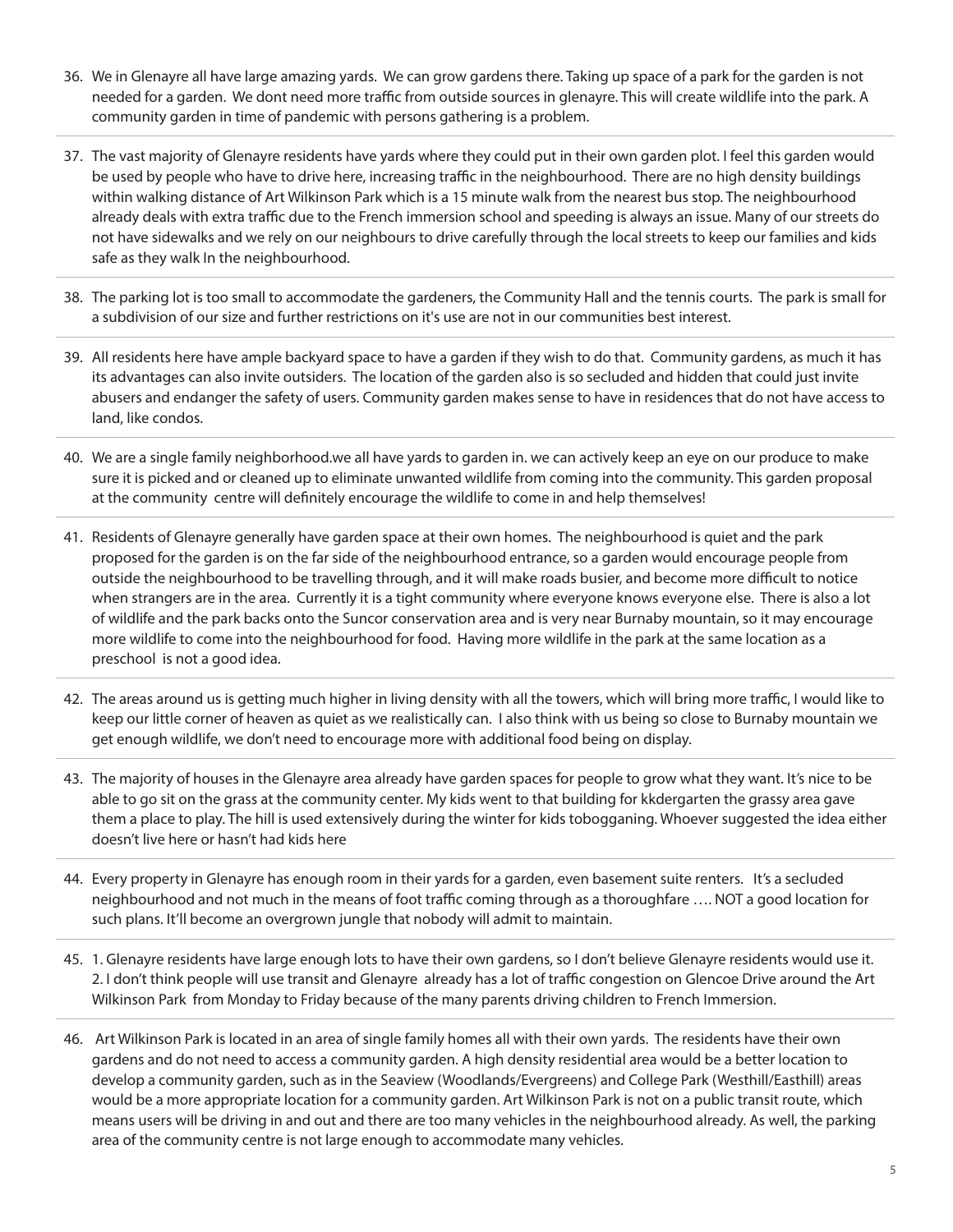- 47. I understand community gardens are great for dense housing but that so not Glenayre. Glenayre has good sized yards and no need for gardens in a community space. We already have enough traffic with the French immersion parents driving in. This area is also a great spot where people let their dogs run as it is away from the playground and a great long space. This space has also been used for kids playing as well and community event games.
- 48. Homes in this neighbourhood all have yards large enough to make their own garden if desired. Being on the border of Burnaby Mountain, wildlife is a huge part of this neighbourhood, A community garden would bring wildlife , specifically bears, and then in turn complaints that the bears are frequently at the preschool, playground, park making it unsafe for the children/community to use. This park is used year round by the community, especially it's children: the pre-school, community groups, the elementary school. That particular stretch is the only long flat part and kids are often seen playing soccer, playing catch, playing frisbee... The pre-school and summer camp children use this as a safe space to run and play outside, safe off the streets. The whole neighbourhood is there at the first snowflake , sledding, snowball fights, trying out their new skiis...
- 49. This area is right beside a preschool. Inviting strangers into the area is not a good idea when there are so many children around. This would add more traffic on Glencoe Drive, which is already busy throughout the day with 2 preschool pick up and drop off times in addition to Glenayre Elementary's. Furthermore, this area does not get a lot of sun due to all of the trees.
- 50. The community needs other things
- 51. It's a limited green space not attached to the school please leave it !!!
- 52. We have bears in the neighborhood and the out in the open garden being next to a park can potentially be a problem. It would also bring many outsiders into our neighborhood. everyone living here has a back yard for a garden.
- 53. I don't think municipal resources should be used to build a garden in a neighborhood with single family homes that all have their own yards. This money could be better spent building gardens where people live in apartments or townhouses.
- 54. This will bring in additional vehicular traffic in the neighborhood right on front of a school zone, attract bears and other animals right around the school, safety around the elementary school will be compromised, this will invade the privacy of adjacent neighbors and disrupt the neighborhood.
- 55. Area is a house neighborhood with yards to do own garden / community gardens are for high density areas like condos or townhouses with no yard for people ! Also / bears ! Gardens in park will bring bears n raccoons / water restrictions?
- 56. We would prefer to have it as a dog park for residents of Glenayre. We don't want the additional cars coming through the neighborhood. It's busy enough outside of Glenayre we would like to keep our neighborhood nice and quiet. That's why we moved here 29 years ago.
- 57. Attracting Bears etc. to areas where there are kids at play. Not smart at all. Interested to know what City member thought up this bright idea!!! Gardens not being maintained- rotten fruit and Veg etc. Will the City clean?? Close vicinity to mountains where the Bears happily live. The highest/ Strongest fence wont stop them having a snack.. Bears walk through there all the time, plus Deer, and Coyote's...You want the the" so called Conservation officers" more target practices?! All houses in Glenayre have big enough yards to have gardens. Having it in East Hill or that new develop, where they don't have gardens, only common land make more sense. A true community environment. Closer to transit. Not that I can see busing in to use the gardens. (No bus stops in Glenayre)
- 58. Glenayre and neighbouring areas are replete with single family detached homes with yards, many of which have vegetable and flower gardens. Would prefer to see improvements in existing recreation facilities, or insure any garden is lead and managed by Glenayre Elementary with an operating budget, and a commitment of care and a social contract that extends through to include summer months. Community based gardens were attempted within the property of Glenayre elementary school and while our kids were there, they went unused and fell into disrepair. See below for comments please…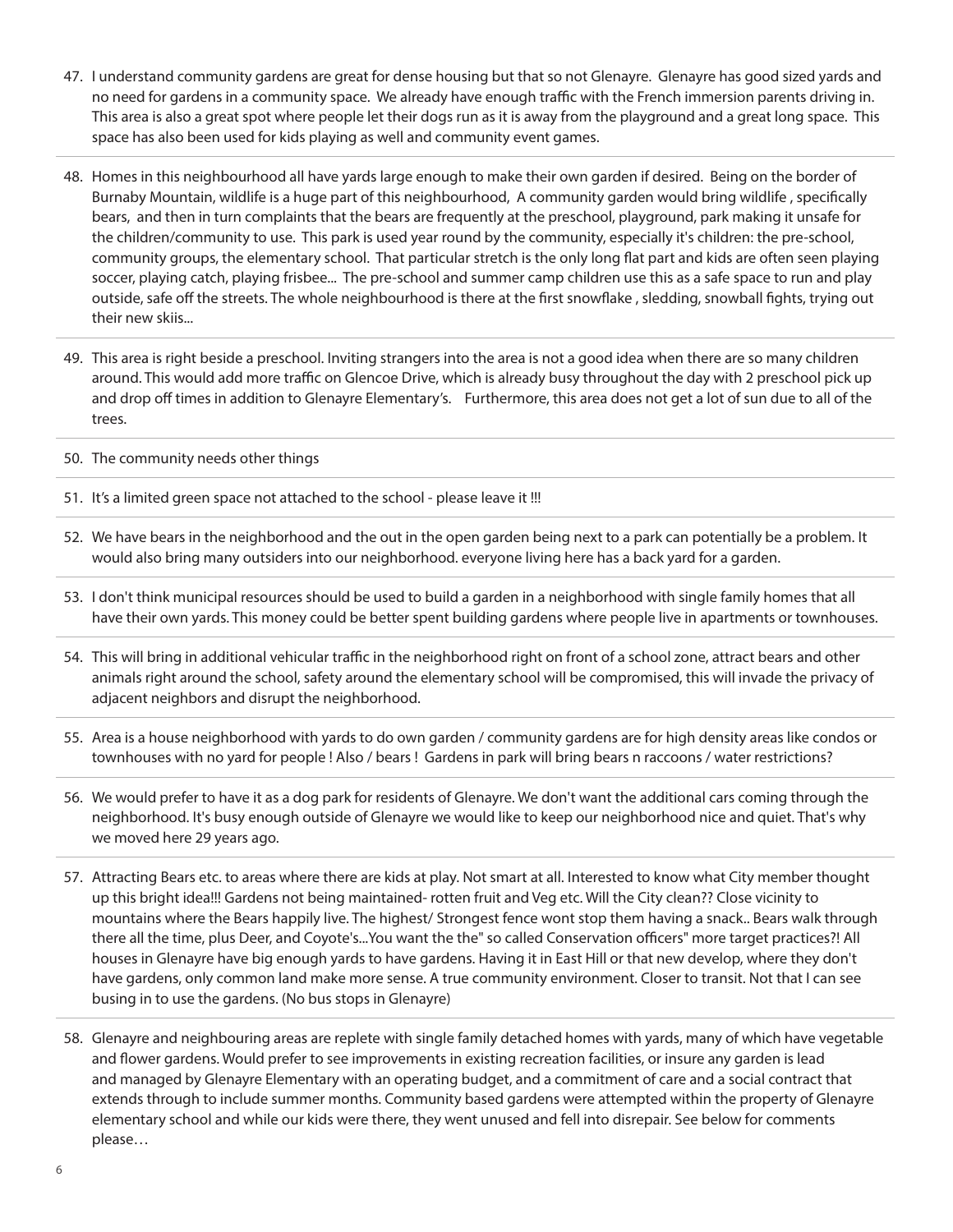- 59. We ( speaking to multiple neighbours) don't feel it is a wise tax payer expenditure nor is it necessary for Glenayre residents -who all have access to personal property/land. These gardens make sense in densified neighborhoods with condos etc. It would simply be a plot of land for non- Glenayre residents to grow produce for profit at Farmers Markets. To be honest it appears to be another attempt by Port Moody to emulate Vancouver when the communities are vastly different. May I refer to the money spent to make Glenayre a signed bike route. It was already the most friendly bike neighbourhood in the lower mainland. Spending \$ for virtue signalling....
- 60. More cars in neighborhood, using parking spaces in community ctr lot, potentially more on street cars parked, gardens attract the many bears in our neighborhood, Glenayre is a "satellite" neighborhood of Port Moody quite "detached" from the community. Folks that live in POMO proper would have a long ride up to Glenayre so expect more car trips vs transit which is not a green way to go at all. Think there could be space in POMO closer to higher density housing for gardens as Gleyayre residents have large yards for gardens so expect community garden to primarily be used by people that do not live in neighbourhood. It would be nice for people to have access to gardens that are in their neighbourhood? Also the bus doesn't come right by Art Wilkinson Park its about a 10 mnt walk from bus stop - and if you take skytrain up the walk from Burquitlam is 3x that long due to the fact that Glenayre is an odd little place which seems more like Coquitlam than POMO.
- 61. Do not need to attract more animals in the area + schools and children playing right there. Traffic and parking around the school is already an issue. Everyone who lives in glenayre has enough space to have their own gardens. No need to host for those outside of our community. Would be better if a community was located close to those it would serve? Like near an apartment and people who don't have garden space? Waste of money.
- 62. Parking is limited already with parents picking school children up morning and afternoon. Bears cone down from the mountain regularly. No need to attract more, especially by an elementary school. If City is allowing the building of tall residential, maybe they should build gardens on the roofs. Glenayre residents have made their own gardens in their own yards. We shouldn't have to accommodate residents that don't even live here!
- 63. If you live in Glenarye, you are privileged to have a large property, most have gardens, and many have taken on huge home gardens since the pandemic hit. We are not falling short on green space in this neighbourhood. Shouldn't these community gardens be placed in areas where there is limited green space ? Such as the Inlet garden down in rocky point where there are apartments and no single family houses? A garden with food attracts animals, this location right by a school and the mountain would be ideal for bears, coyotes or other predators to linger in our very child friendly streets. This is not a good use of this park space, a bigger water park or playground would satisfy our community's needs more then a vegetable garden.
- 64. Additional traffic/speed, extra people outside of neighborhood coming in, rodents/wildlife, park close to the school, community yards are large enough for own gardens we
- 65. Because there will be more traffic and more people- those that do not live in this community and unfortunately people tend to not care when they don't live here… more garbage, litter, speeding…etc
- 66. MOre congested parking and traffic just waiting for an accident to happen with preschool and elementary school,attraction for wildlife ie bears,and locals have their own yards. Better spot is by pool inCollege Park area. Many rentals in that area that would utilize such a garden
- 67. I feel it is to many plots with very limited parking
- 68. I am not in favour for a number of reasons: This will increase traffic into the neighbourhood; affect parking at the community center; have people around the school and center while they are in session; take away space from the children who spend time outside while at preschool; affect community events that are held at the centre; invite more wildlife; and possible vandals.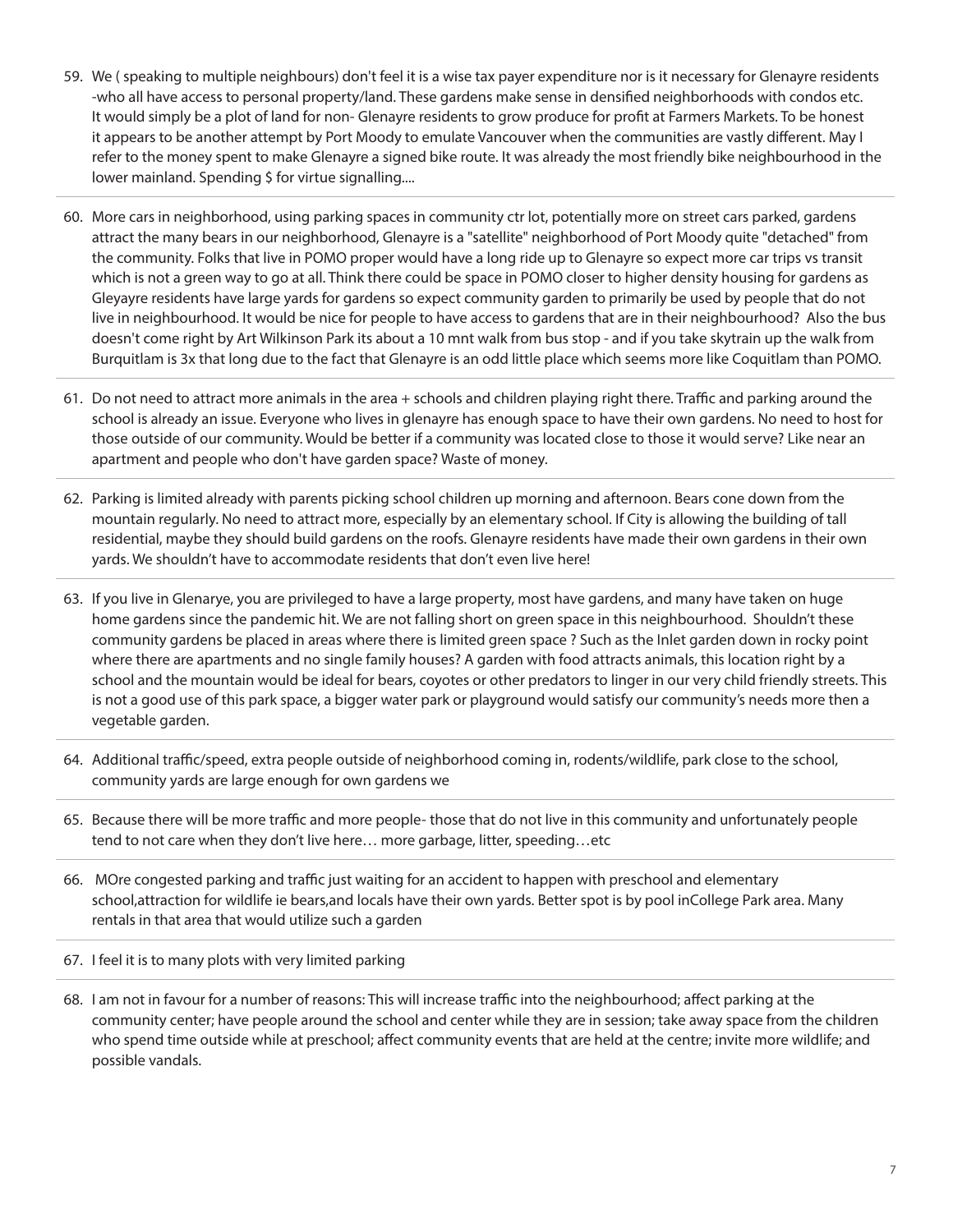69. Would I be in favor of destroying what I love about this neighborhood? Absolutely not! It just sickens me to think that someone would believe that a "community garden" in Glenayre Park (I am not even a fan of the Art Wilkinson name) is a good idea and a valuable use of City time and resource. It just absolutely sickens me to the core as someone who grew up in this park. It sickens me that some brain dead myopic twat(s) would even consider this to be a good idea. Quite obviously people have too much time on their hands. The people of Glenayre live on individual lots of land. They are more than capable and even happy to maintain their own gardens. It seems to me that this is an external effort to bring what is not needed, nor wanted, into Glenayre. I just simply cannot believe that this would even be questioned. As it is there are far too many people from outside of Glenayre coming into Glenayre and that alone is destroying the peace and sanity of the neighborhood. Even saying what I have said above I am somehow not surprised. I have witnessed the "eyesore" that is the Community Center in Glenayre Park begin sprawling out with terrible distasteful clutter. It is rather obvious that certain people have been taking it upon themselves to personalise the park to their own personal tastes and desires. It is a park that represents the best of the late 1960's / 1970's; wide open peaceful green spaces. At least it was. It was absolutely perfect just the way it was. This whole neighborhood should have been declared heritage in my view. Heritage. Of the era when Man was King, and the Nuclear Family was at it's PINNACLE at Top of the World. I don't even think most people even comprehend what they are destroying. Which is par for the course these days. It seems the City Police couldn't even figure out that they were assisting outsiders in manipulating an Elderly Citizen into KILL Her Own Son. If you people continue to destroy this area you are simply adding nails to my coffin. Personally that's the last thing I need. I shouldn't even be alive another resident tells me after all the non sensible crap that people from outside of Glenayre have brought into my life inside of Glenayre. I almost feel like everyone is in a mad rush to turn what I know as heaven into hell. Which perhaps is fitting again as the City did tear down the Church in Glenayre to build a nuisance The Community Center does not promote PEACE and HARMONY. Especially when it gets rented out for parties. The "Community Garden" will be no different. Maybe you could all grow pot and have "Community" dope-smoking get togethers? There are 495 houses in Glenayre, at least that's the number at original completion of the neighborhood. There is no need for a "Community Garden", unless you are promoting the idea from OUTSIDE OF GLENAYRE for other purposes. I am aware of some 'initiatives' from elsewhere, but I do not even want to mention them as I am strongly opposed to the idea put forth here.

Survey respondents were asked if they had any additional comments to share on the proposed community garden for Art Wilkinson Park. Here are the responses received by the City. Comments are presented verbatim, including typos and grammatical errors. Specific addresses have been removed to protect the privacy of individuals.

- 1. All the houses in Glenayre come with enough lawn space for their own gardens. I would much rather have the money spent on revitalizing Art Wilkinson park and tennis courts, the state of both which is embarrassing compared to Port Coquitlam and Coquitlam parks. The >5 structure there has been there at least 25 years and it' chipping away. The tennis court wall looks horrible and needed new paint a decade ago. An updated kids playground and tennis courts would be much more beneficial to residents, then gardens they already have space for at their own houses. Really can't stress enough that an updated playground (like Mundy Park or Riley Park or Como Lake park) is much more needed then garden space.
- 2. It's a good use of that currently empty space. Most residents of Glenayre will probably continue to garden on their own property, but this would benefit residents in Westhill/Seaview. It's a community builder! Thanks.
- 3. This is a great initiative but not at the expense of park space that can be used all year round by the whole Neighbourhood. Community garden space at the expense of park space is unacceptable. look at the garden on the excess lands next to the police station, perfect use of underutilized city property. This garden would not be used by the people who live in Glenayre, it will be used seasonally and only by the 60 or so people who are given plots. I am the local LU Committee member for Glenayre so I reached out to several neighbors. Please note that most were not aware of this proposal. Of the dozen people i spoke to not one was in favour of this. Other concerns were adding bear attractants next to a play ground, eliminating open green space and concerns over upkeep and ongoing costs. To reiterate, good idea but not at the expense of park space. What about the former fire hall site while that sits vacant, it is surrounded by condos? Thank you.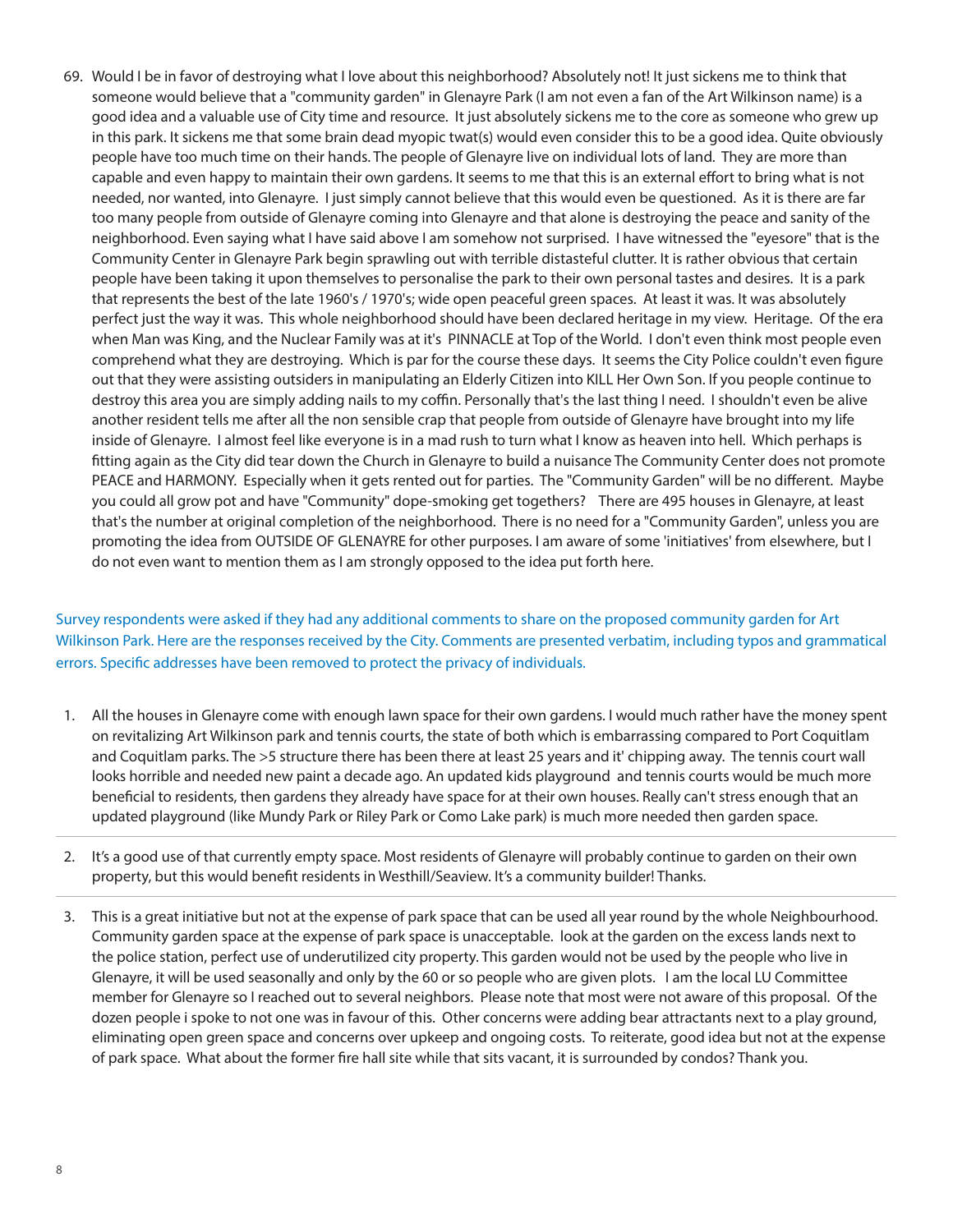- 4. Curious what the requirements are to get a spot in the garden? I cant imagine anyone seeking a spot would not need a car to get here. Seems to defeat the purpose of a true community garden. But, we have green space to share, which important for communities
- 5. Love the idea of communities currently under development having the developers responsible for providing community garden space for the neighbourhood
- 6. Community Gardens are a great way to help create community, to support the environment and to engage people in learning more about their natural surroundings.
- 7. This is exactly what we need!!!!
- 8. This community is quite xenophobic to outsiders and is often opposed to change of any kind, especially when it involves sharing space with others outside this community. Something to keep in mind as you move forwards on this project.
- 9. West hill park males more sense
- 10. Why were the resident's of Glenayre not consulted before this stage. How can council consider passing anything without that consultation!!!
- 11. If still considering the westside of Port Moody, consider westhill or easthill as they have townhouses/apartments, are transit accessible, have plenty of space, is more frequented by residents
- 12. Terrific idea! Great location for otherwise unused green space.
- 13. Could the garden be located on Elisa near Glencoe or possibly in the space at the FireHall?
- 14. No comments, but questions. Who will have access to these community gardens? Will the area be fenced off to prevent vandalism? If people are travelling outside of community to access gardens, why aren't they set up in newly developed complexes to maintain their green space?
- 15. The old firehall site seems like an excellent location that is not being utilized....
- 16. I don't see the need to spend money for a community garden since it's a neighbourhood of single family homes so everyone has yard space for veg garden. Unless I'm missing something.
- 17. This location is not easily accessed by transit, so anyone coming from outside Glenayre wanting to use the gardens will have to walk a fair distance to the garden anyways. Seems not ideal considering people would need to be carrying gardening supplies and/or their crop. People who live in the area have a minimum 6,000sq ft lot with plenty of room for their own gardens if they so choose.
- 18. This is not a good use of a public space, people whole live in Glenayre have plenty of space in their own gardens to grow veggies etc.
- 19. How would space in the garden be allocated to residents?
- 20. This is not the right spot for a community garden.
- 21. Have a garden area in a place closer to people who don't have a backyard. Seems weird to draw in folks into a Community.
- 22. It's great that people want access to grow food and build community connections. Land is so scarce! With the school and two daycares so close, traffic and parking are a bit of concern to me. I walked there the other day and I can't imagine 60 plots. Can we have some more details? Does 60 plots mean 60 gardeners? Will there be a shed for tools? Will there be a compost pile? Thanks!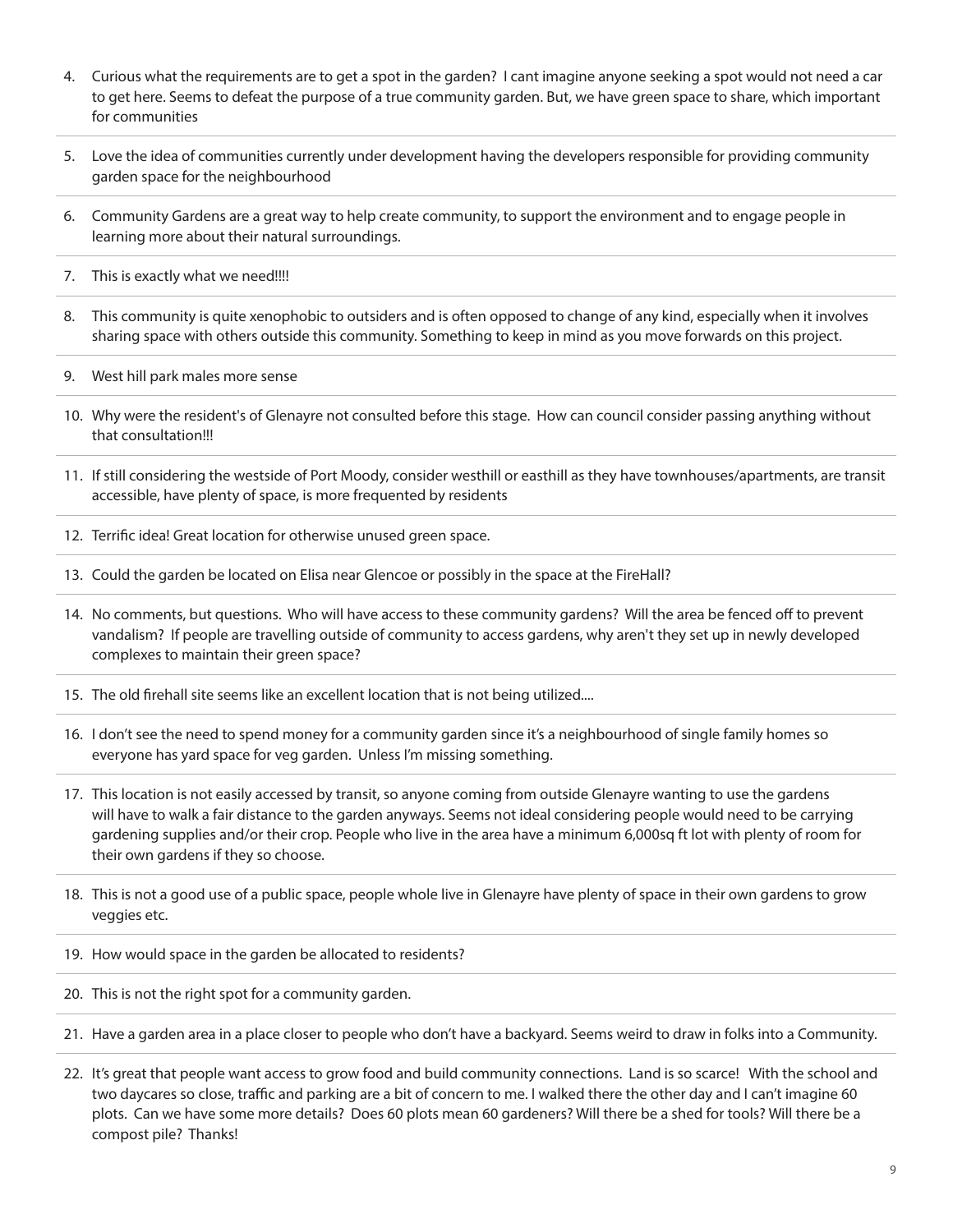- 23. I think a garden would be great! Most people in our neighbourhood have their own yards, so it would be great to have others that don't have space be able to access the garden. At the same time, it would be great for glenayre residents to come together at a garden rather than just be in their own yards! I'm a bit concerned about bears in the area, but that's not anything that can't be overcome. Looking forward to a new addition to the neighbourhood :)
- 24. I can understand the demand with the number of residences without yards that are being created in the city. I am hesitant to have the increased traffic, and potential increase in crime that might accompany this, but also don't want to be a nimby'ist, so am making some suggestions that might help this move forward. If we're going to have increased traffic from non-residents, I would like more security measures in place, such as motion lighting at night and cameras. With increased traffic, there should be parking upgrades. It is not unusual to have bears in the neighbourhood, so there would need to be garbage management, and wild life attractant management. There are a number of people opposed in the neighbourhood, so there would need to be some concessions to make it a win-win for the neighbourhood. Perhaps a nice walking path through the gardens that are open to the public, workshops that include neighbourhood gardeners, a community day for gardeners & community members to come together.
- 25. Not a good location for a community garden
- 26. I propose Westhill area for your consideration
- 27. We have so many wonderful community events and programs in Glenayre that allow us to mingle and meet others in the neighbourhood. I don't believe this would the best way to increase a sense of community. I would much rather see improvements to the playground at the park, or to the waterpark.
- 28. I live close to the Glenayre area. I am always in favour of adding communal outdoor activities.
- 29. Should locate near higher density housing, as this will be greener, with less transport required, and be more useful the people that would use the space. There is already parking issues in the immediate area.
- 30. I like the idea of community gardens but they should be chosen in areas that are more accessible via transit, and in areas where more individuals live that don't have access to their own yards.
- 31. Great idea! We need more community gardens throughout the city.
- 32. More gardens everywhere!
- 33. There is a demonstrated need in Port Moody for the development of more community gardens and access to land for residents to grow their own food. The current police community garden has a waitlist of nearly 100 families. ": As more people live in higher density housing, there is an increased importance to strengthen the connections between people and their food systems. With rising food prices, climate change and environmental degradation, it is important to create resilient, bioregional food systems that are fully integrated within the planning, design, function, and economy of communities. Urban agriculture is one way to accomplish that.
- 34. Even though I do not live in the neighbourhood, I do live in Port Moody. I feel community gardens are extremely important as they foster green spaces, food security and neighbourliness. Also, this new community garden will take some pressure off the 2 other community gardens that are full and have long wait lists.
- 35. I really like to have a garden plot in this community.
- 36. Places such as Suter Brook, Newport Village, Klahanie, and to a lesser extent Strata Developments in Heritage Woods are all areas that would benefit from a Community Garden. I don't see the necessity for a garden being established in the Glenayre community.
- 37. I think the more community gardens we invest in the better our communities are in the long run.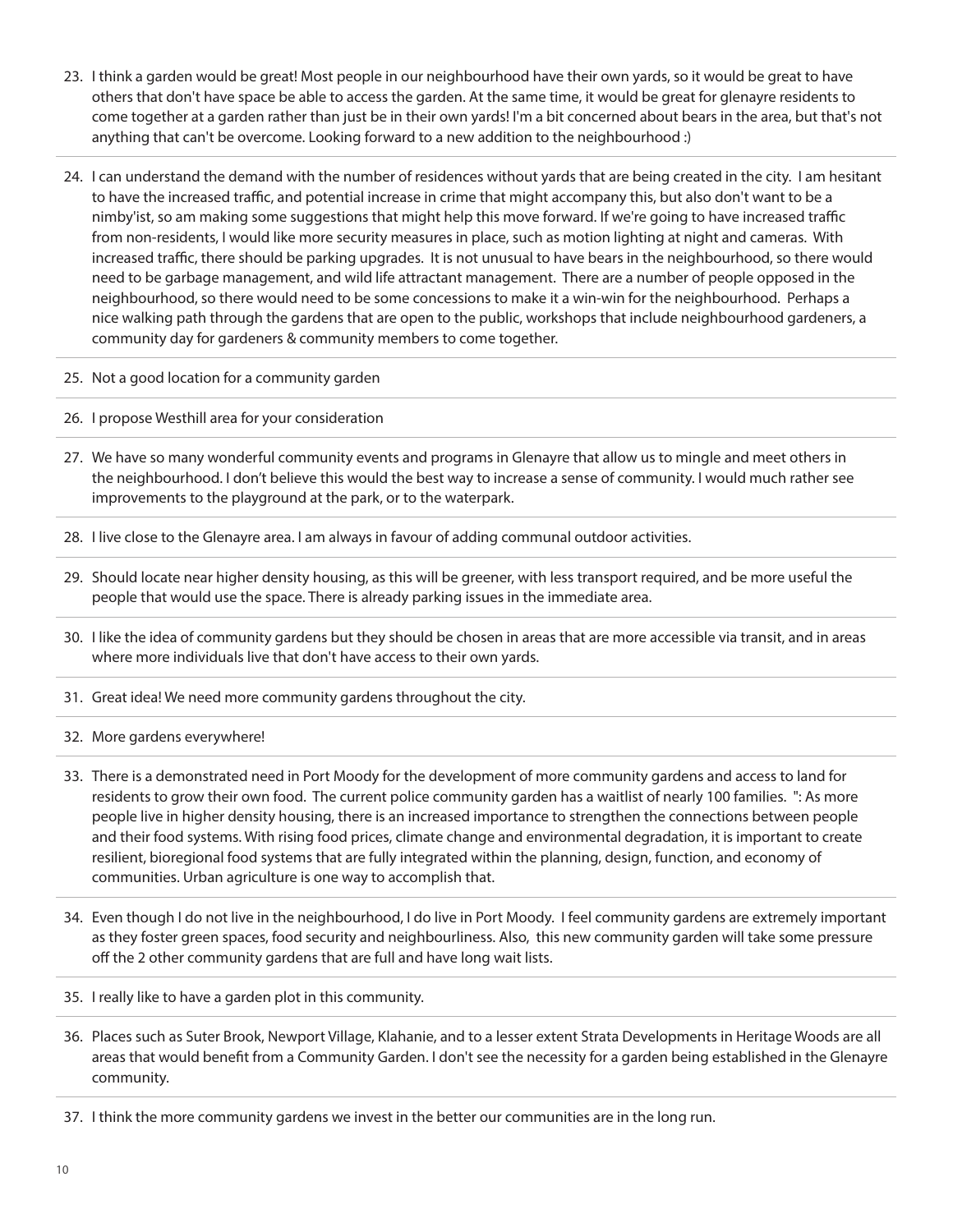- 38. Many Port Moody residents who live in condos/townhomes do have have access to land to grow their own food, nor can they grow the food in pots on their decks/baloncies. There is a high demand for community gardens in the city.
- 39. We need more community gardens
- 40. Who will manage the plots? Who are the users these plots are intended for? Is there a nascent demand for garden plots that people want to commute to? People who live near Glenayre who want to garden have yards to garden in, People who live in Coquitlam Apartments who want to garden probably don't want to travel to Glenayre to use our plots.
- 41. (A) The 14 vehicle stall parking lot at the Glenayre Community Centre is used by parents dropping and picking up students at Glenayre Elementary School and pickleball players (often a dozen at a time). Adding community gardeners to the parking demand may create congestion and inconvenience. (B) Gardening will be impossible without a connection to the municipal water main. (C) A Port-A-Potty will have to be provided for the convenience of gardeners as the washrooms in the Community Centre are not available. [Of course, this sanitary facility has been needed for years to serve the tennis, ball hockey, and pickleball players.]
- 42. I would recommend these community gardens be at/near Westhill park. Possibly near the pool. Very close to Westhill is an apartment complex, all of who do not have a nice garden. I would recommend these community gardens be near one of the new residential towers going up in Port Moody, or near apartment / townhouse complexes. Thanks!
- 43. I am on favour of this idea, however I feel that it would be better served with a location nearer to an area with predominantly condominiums or apartments and not Art Wilkinson Park
- 44. There is a park area behind the Glenayre "tennis courts" which could be put to such a use and would be unobtrusive.
- 45. Just leave the park as is. Glenayre does not need a comunity garden. We have yards.
- 46. Great Idea. What kin of lighting will be available for tending the garden after work in the fall?
- 47. I find it interesting that I received the email for this survey on the Thursday before a long weekend and you want replies by Monday, October 11 which is the Thanksgiving holiday. I think people need to be given at least 2 weeks to reply in case they are away on holidays visiting family over the Thanksgiving weekend. I have previously completed a survey on the Engage Port Moody site and did not get any notification about this survey from that site. I received this through our Glenayre Community Association. I get the feeling you are trying to rush this through without giving the community sufficient time to respond.
- 48. No
- 49. If you really need to have one, there should be a process in vetting the users of the plots, whether be residents only or sponsored by a Glenayre resident. And also, if the reason for joining is more for economical reason in addition to community. Another option to promote food sustainability is having an open market wherein gardeners in the neighborhood could always share the crops of their backyard garden, sort of Open market maybe sponsored by the city.
- 50. It would be good to offer composting and fencing options for the site, as otherwise it may attract wildlife.
- 51. A community garden would be much better situated in high density areas where people may not have access to their own gardens, such as the Burquitlam area.
- 52. Every property in Glenayre has enough room in their yards for a garden, even basement suite renters. It's a secluded neighbourhood and not much in the means of foot traffic coming through as a thoroughfare …. NOT a good location for such plans. It'll become an overgrown jungle that nobody will admit to maintain.
- 53. An area that is on a bus route, and is located in a region of higher density residential zoning, such as the Evergreens/ Woodlands area in the Seaview community or Westhill/East Hill areas in College Park would be a more appropriate area for a community garden.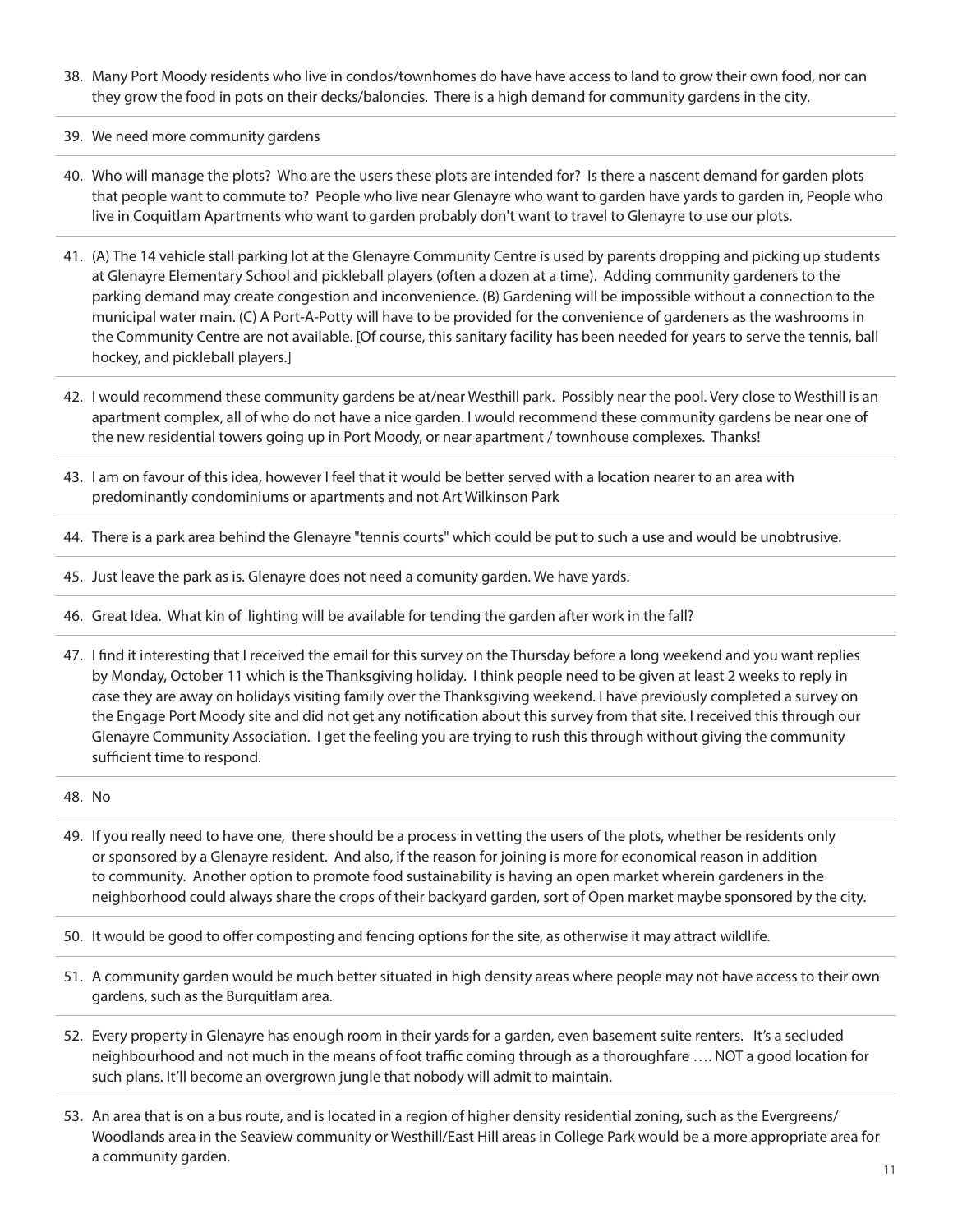- 54. Seems like a large number of plots. Maybe start slightly smaller? It's a quiet park. Busy mostly with the court area and at school pick up and drop off. Overall; an interesting and fun idea for residents: I'm guessing most who would take part don't live in the area since our garden area at each house is substantial .
- 55. Inviting strangers into a community where there are an abundance of children seems like a terrible idea.

56. no

- 57. The space would better served with something else
- 58. Leaving this as green space does not limit its potential uses. We have considerable bear and wildlife in this area with a garden it is further attractants along with this is being a heavy child/family traffic area. Too much added potential for even more human/bear conflict.
- 59. Big demand. Good to add more plots around the city where possible.
- 60. This location is in no way considered close to transit. Most people will be coming in by cars to this location. It is quite a walk from the community bus shuttle to this location. This is a bear friendly neighborhood, and having a community garden so close to their natural habitat calls for unnecessary confrontations. Bears will be killed unnecessarily and kids might be hurt.
- 61. Put community gardens in high density areas
- 62. A community garden would be good for neighbours from outside Glenayre. Most Glenayre homes have land to their own gardens and even to share. However it will be good for the community. I wish Wilkinson Park has also more picnic tables and washrooms so families can visit the garden and have a good time there.
- 63. Most Glenayre residents have space to garden in their yards. For this or any community garden, I'd want the city to prioritize ease of access for those with limited access to fresh produce. Also, although I welcome this new use of park space, drivers exceeding speed limits on Glencoe Dr are already a problem. Could traffic slowing measures like more speed bumps be considered if the park will have more users?
- 64. Enough said. Not thought through. Tax payers money spent on this report!!! Try focusing on transportation..
- 65. I would love if the community garden engaged with the preschool beside the purposed site.
- 66. It would be wonderful to see agriculture and gardening introduced into the curriculum for the kids in school, to learn the values a related to growing one's own food crops/vegetables. Critical consideration - bear and other wildlife support programs. Additional food sources with lack of management may lead to further "conservation" action… it just hurts to continue to put these creatures further into harms way by competing for food with humans. Love the idea of community vegetable gardens where high density residents can walk to and attend, while maintaining the biophlic qualities of a earthen vibrant green patch beneath a skytrain section, adjacent rail tracks or on a plot next to PM firehall #1.
- 67. I think this is a terrible idea. The glenayre community association has already shared their feelings on this as well. Also, why is all of Port Moody voting on this survey when it doesn't necessarily affect them? The glenayre community residents should have ALL been asked their opinion. Not just have a general survey posted where not everyone can have a fair chance to vote.
- 68. Glenayre is a Small community with only 2 exits! Too many school children in area! Parking and traffic bad as is!
- 69. We do NOT want this in our neighborhood. If this a community garden then it should only be for the people in the glenayre community and it is unnecessary as we already have yards large enough.